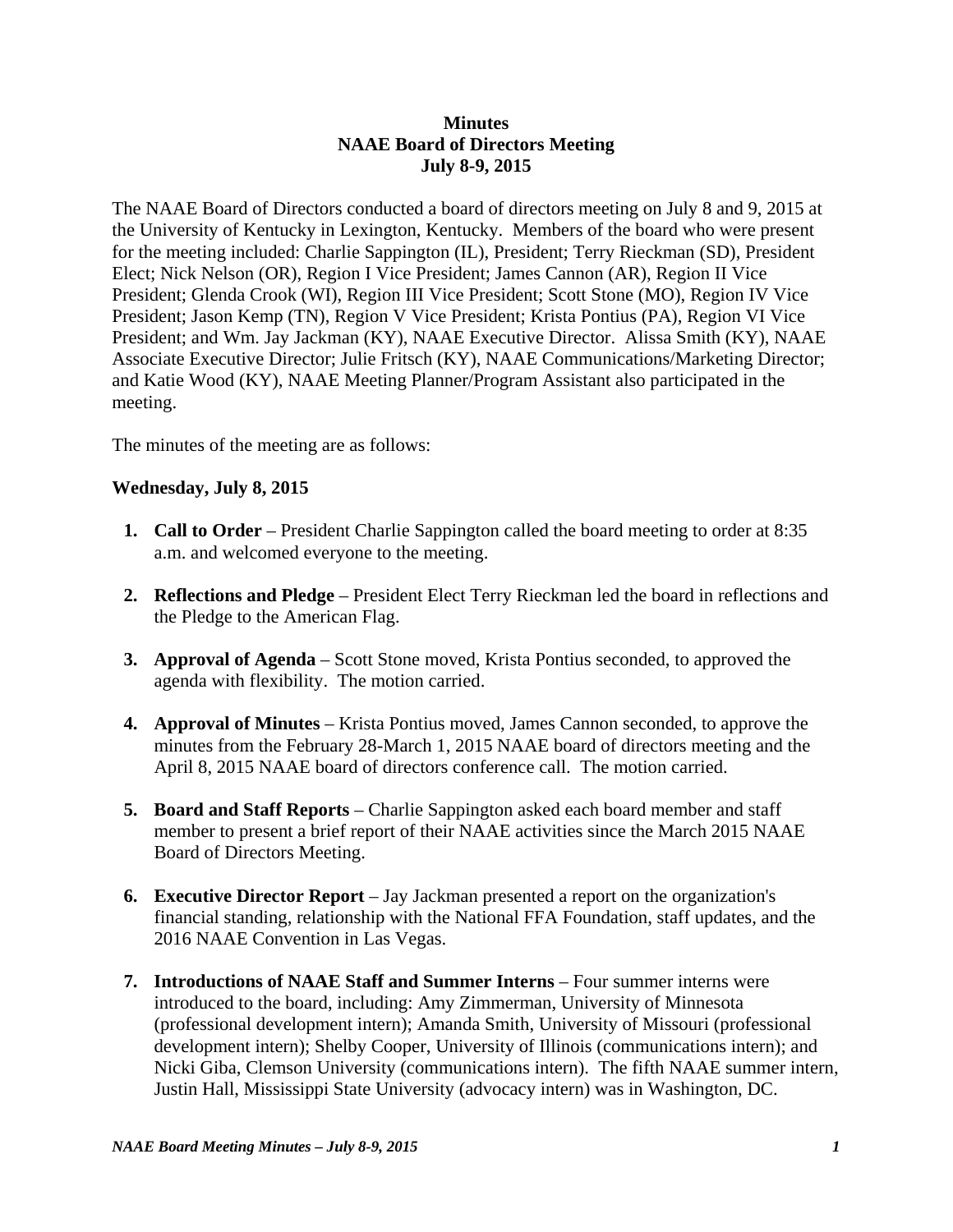**8. Associate Executive Director Report** – Alissa Smith began her report to the board, including updates on professional development initiatives and membership. The report was interrupted by a fire alarm in the building, but the report was completed later in the afternoon.

*President Charlie Sappington recessed the board meeting for lunch at 11:30 a.m. and reconvened the meeting at 2:00 p.m. The board and staff hosted our friends and partners from the University of Kentucky College of Agriculture, Food and Environment for lunch.* 

## **9. Committee Meetings**

- a. Marketing Krista Pontius with Wes Crawford (OR), full committee chair, joining by conference call.
- b. Member Services Jason Kemp with Mary Hoffmann (MN), full committee chair, joining by conference call.
- c. Policy and Bylaws James Cannon with Frank Yesalavich (NJ), full committee chair, joining by conference call.
- d. Professional Growth Nick Nelson (full committee chair not available to join)
- e. Public Policy Glenda Crook with Brett Brandner (FL), full committee chair, joining by conference call.
- f. Finance Scott Stone with Zach Rada (MN), full committee chair, joining by conference call.
- g. Strategic Planning Terry Rieckman with Kyle Hearn (FL), full committee chair, joining by conference call.
- **10. Associate Executive Director Report** (continued) Alissa Smith continued and completed her report to the board.
- **11. Communications/Marketing Director Report** Julie Fritsch presented her report to the board.

*President Charlie Sappington recessed the board meeting for the day at 5:06 p.m. and reconvened the meeting on Thursday, July 9, at 8:32 a.m.* 

# **Thursday, July 9, 2015**

 **12. 2015 National FFA Convention** – Alissa Smith and Julie Fritsch presented to the board NAAE's plans for the national FFA convention. Alissa Smith polled the board members and recorded their needs for sleeping rooms for national FFA convention, as follows: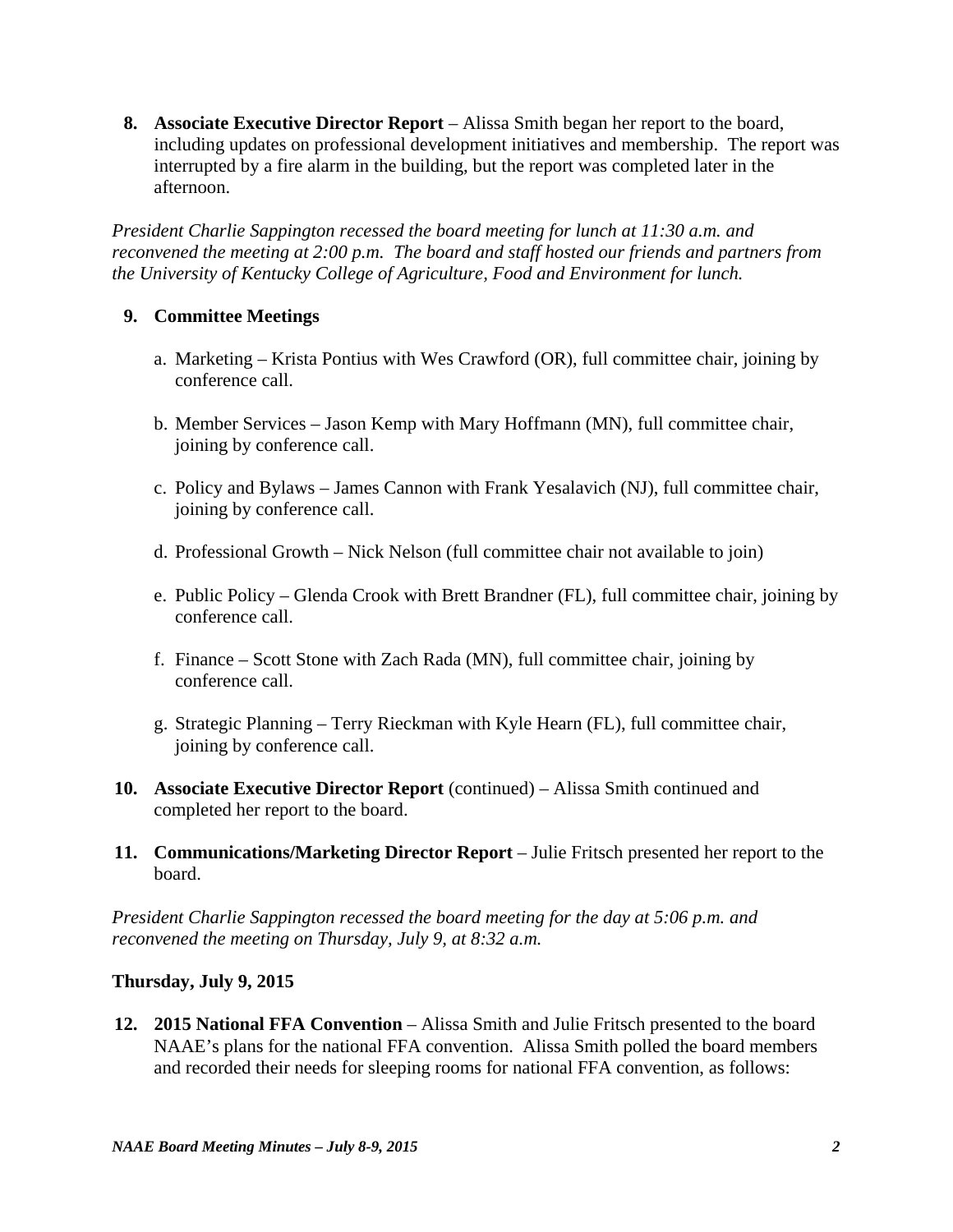| Charlie Sappington | - 10 - | Terry Rieckman | Nick Nelson        |  |
|--------------------|--------|----------------|--------------------|--|
| James Cannon       |        | Glenda Crook   | <b>Scott Stone</b> |  |
| Jason Kemp         |        | Krista Pontius |                    |  |

- **13. 2015 President Elect Candidates** James Cannon and Scott Stone verified that they are running for NAAE President Elect. Both candidates already have their MOU on file. Candidates need to provide 1,000 copies of their flier or brochure to Julie Fritsch no later than October 15, 2015. Candidates will also need to provide a write-up to Julie for *NAAE News & Views*. NAAE will also notify other eligible candidates (Daryl Behel, Erica Whitmore, and Michael Harrington) of this deadline.
- **14. 2015 NAAE Convention**  Alissa Smith presented the draft schedule for the upcoming NAAE convention. Katie Wood discussed the hotel details; Katie will be conducting one more site visit to New Orleans. The board agreed to continue the scholarship raffle during convention with the same details as in 2014.
- **15. 2015 NAAE Awards Approvals** James Cannon moved, Krista Pontius seconded, to approve the 2015 NAAE award program recipients, as presented, with additional award recipients added by staff as the awardees are identified. The motion carried.
- **16. CASE Update** Jay Jackman presented an update on the Curriculum for Agricultural Science Education initiative.
- **17. 2015 NAAE Upper Division Scholarships Approval**  Jason Kemp moved, Glenda Crook seconded, to approve the 15 scholarship recipients as presented. The motion carried.

## **18. Committee Reports**

- **a. Professional Growth Committee Report** Nick Nelson presented the Professional Growth Committee report. Terry Rieckman moved, James Cannon seconded, to adopt the Professional Growth committee report. The motion carried.
- **b. Public Policy Committee Report** Glenda Crook presented the Public Policy Committee report. James Cannon moved, Jason Kemp seconded, to adopt the Public Policy committee report. The motion carried.
- **c. Marketing Committee Report** Krista Pontius presented the Marketing Committee report. Jason Kemp moved, Scott Stone seconded, to adopt the Marketing committee report. The motion carried.
- d. Member Services Committee Report Jason Kemp presented the Member Services Committee report. James Cannon moved, Glenda Crook seconded, to adopt the Member Services committee report. The motion carried.
- **19. National Teach Ag Campaign Update** Ellen Thompson presented an update from the National Teach Ag Campaign including the 2015 National Teach Ag Day plans.